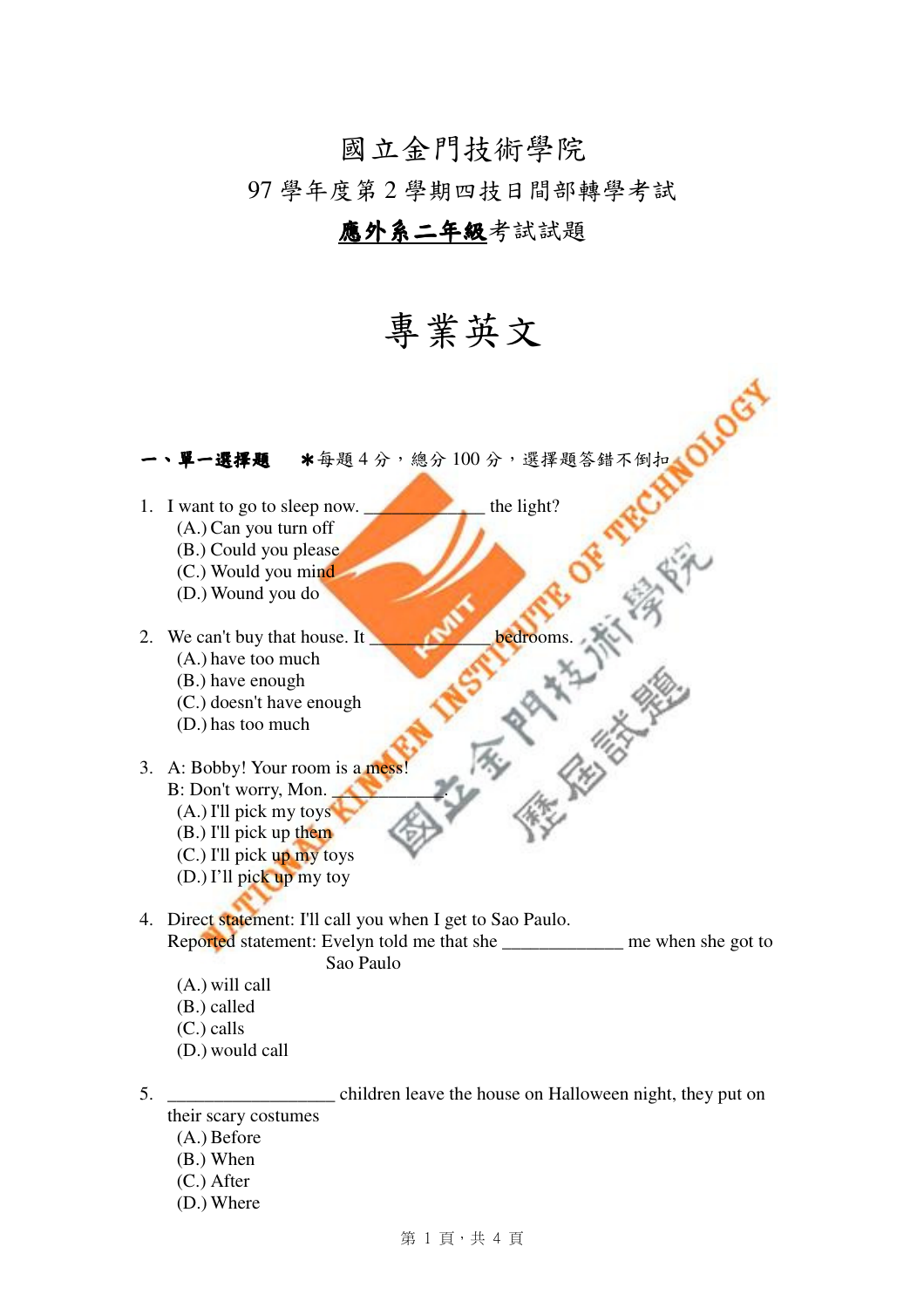|    | 6. A: Jill, please put away the dishes.                                              |
|----|--------------------------------------------------------------------------------------|
|    | B: OK,                                                                               |
|    | (A.) them I'll put away                                                              |
|    | (B.) I will put them away                                                            |
|    | (C.) Put away them I will                                                            |
|    | $(D.)$ them I'll put                                                                 |
| 7. | Original request: Throw the ball harder.                                             |
|    | Reported request: My coach told ________________ the ball harder.                    |
|    | $(A.)$ me throw                                                                      |
|    | (B.) to throw me                                                                     |
|    | $(C.)$ me to throw                                                                   |
|    | $(D.)$ throw                                                                         |
| 8. | A: What have you been doing with your time?                                          |
|    |                                                                                      |
|    | $(A.)$ I am wasted                                                                   |
|    | (B.) I have been wasted                                                              |
|    | (C.) I've been wasting                                                               |
|    | $(D.)$ I been wasting                                                                |
|    |                                                                                      |
| 9. | Original request: Can you give me a ride in your car?                                |
|    | Reported request: She asked me<br>a ride in my car.                                  |
|    | $(A.)$ to give her                                                                   |
|    | $(B.)$ give her                                                                      |
|    | $(C.)$ give me                                                                       |
|    | $(D.)$ give him                                                                      |
|    |                                                                                      |
|    | a beard?                                                                             |
|    | B: Yes, I did.                                                                       |
|    | (A.) used to have                                                                    |
|    | (B.) use to had                                                                      |
|    | (C.) used to have<br>(D.) use to have                                                |
|    |                                                                                      |
|    | 11. Today is<br>I'm finally going to let you drive my car.                           |
|    | $(A.)$ a day where                                                                   |
|    | (B.) the day for                                                                     |
|    | $(C.)$ the day when                                                                  |
|    | (D.) the day where                                                                   |
|    |                                                                                      |
|    | 12. A: I spilled coffee in a business meeting. What would you have done differently? |
|    | more careful.<br>B: I                                                                |
|    | (A.) would have been                                                                 |
|    | (B.) would have spilled                                                              |
|    |                                                                                      |

- (C.) wouldn't have spilled
- (D.) would had been

13. Euros \_\_\_\_\_\_\_\_\_\_\_\_ in the United States.

(A.) haven't used

(B.) don't use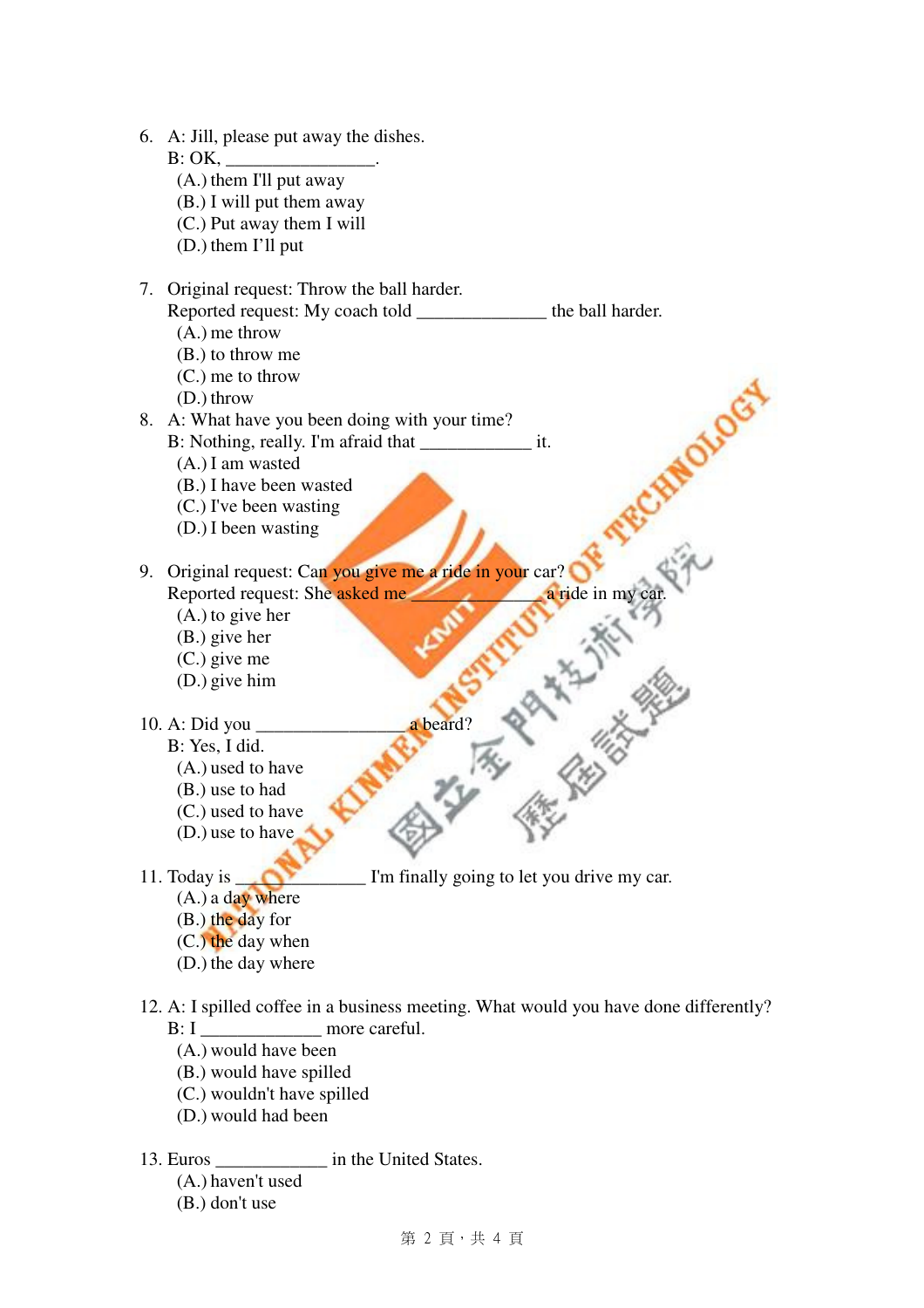(C.) aren't used (D.) used 14. A: Who is Clark Gable? B: He's the actor starred in *Gone with the Wind*. (A.) which (B.) who (C.) he  $(D.)$  she 15. I probably \_\_\_\_\_\_\_\_\_\_\_\_\_\_\_\_\_\_\_ go to school today. I think I'm sick. (A.) don't OF THE CHAOL (B.) won't (C.) am not going to (D.) is not going to 16. If you work too hard, (A.) you may have to get **HALL BROWN** (B.) you are get (C.) you might get (D.) you were get 17. A: Who are you going to go to the dance with? B: \_\_\_\_\_\_\_\_\_\_\_\_\_\_\_ go with Bobby. (A.) I'd (B.) I'll (C.) I'm going to (D.) I was 18. First, get a frying pan. Then put some butter in the pan. Next, turn on the heat. After \_\_\_\_\_\_\_\_\_\_\_\_\_\_, break the egg into the pan. (A.) next (B.) then (C.) who (D.) that 19. Many people don't like Mr. Robeson because he's \_\_\_\_\_\_\_\_\_\_\_\_\_\_\_\_\_. (A.) very strict (B.) extremely friendly (C.) awfully nice (D.) nice 20. Elizabeth is crying because (A.)she is homesick (B.) she is happy (C.) she just had dinner (D.)she dinner

```
第 3 頁,共 4 頁
```